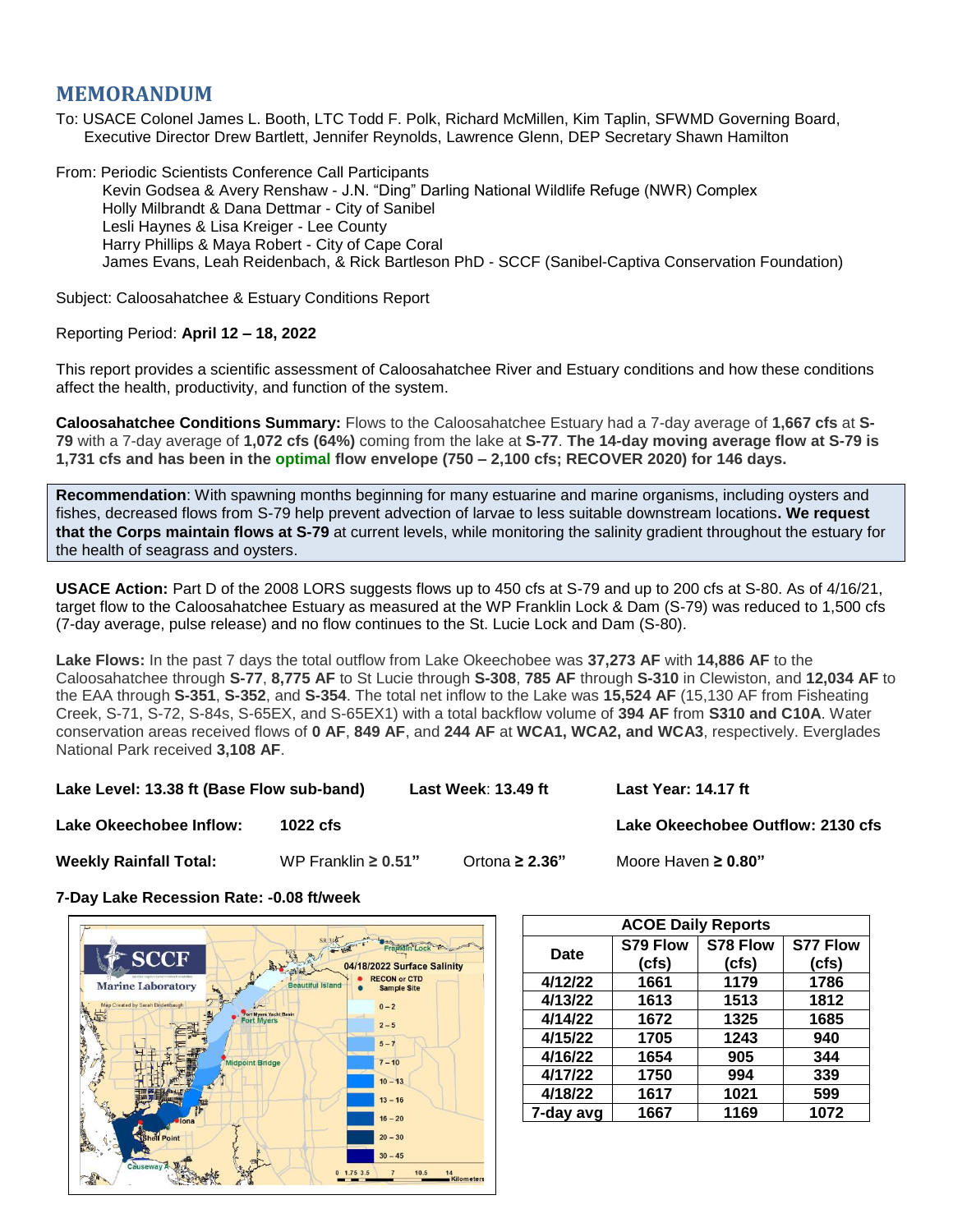## **Caloosahatchee Estuary Page 2 of 3**



| <b>Light Penetration</b>                                       |                   |                                |                  |                                |  |  |
|----------------------------------------------------------------|-------------------|--------------------------------|------------------|--------------------------------|--|--|
| <b>Site</b>                                                    | 25% Iz            | <b>Target</b><br><b>Values</b> | <b>Turbidity</b> | <b>Target</b><br><b>Values</b> |  |  |
|                                                                | meters            |                                | NTU              |                                |  |  |
| <b>Fort Myers</b>                                              | <b>ND</b>         | > 1                            | <b>ND</b>        | < 18                           |  |  |
| <b>Shell Point</b>                                             | 1.70 <sup>c</sup> | >2.2                           | 2.2              | < 18                           |  |  |
| Causeway                                                       | 2.17 <sup>c</sup> | > 2.2                          | 3.5              | < 5                            |  |  |
| 25% Iz is the depth (z) where irradiance (I) is 25% of surface |                   |                                |                  |                                |  |  |

*25% Iz is the depth (z) where irradiance (I) is 25% of surface irradiance. Target values indicate the depth of light penetration needed for healthy seagrass.* m measured, c calculated

**Cyanobacteria Status:** On 4/18/22 sampling for cyanobacteria by the Lee County Environmental Lab reported the **presence** of *Dolichospermum*, *Microcystis*, and cyano-filaments at the **Alva Boat Ramp** and the **Davis Boat Ramp** as visible specks. *Dolichospermum, Microcystis,* and cyano-filaments were **moderately abundant** upstream of the **Franklin Locks** with streaks and accumulation along the locks.

**Upper Estuary Conditions:** The 30-day average surface salinity at the Fort Myers Yacht Basin was **2.4 psu**, within the suitable range for tape grass.

**Lower Estuary Conditions:** The average salinity at Shell Point RECON was **27 psu**, within the optimal range for oysters and seagrasses. Elevated concentrations of diatoms (*Chaetoceros* dominant) were present at Sanibel's causeway and south beach on 4/18/22.

| <b>Monitor Site</b>           | Salinity (psu) <sup>a</sup><br>Diss $O2$<br>[previous week]<br>$(mg/L)^b$ |              | <b>FDOM</b><br>$(gsde)^c$ | Chlorophyll<br>$(\mu g/L)^d$ |
|-------------------------------|---------------------------------------------------------------------------|--------------|---------------------------|------------------------------|
| <b>Beautiful Island</b>       | $0.2 - 0.4$ [0.2 - 0.3]                                                   | -------      |                           | -------                      |
| <b>Fort Myers Yacht Basin</b> | $1.2 - 3.9$ [0.4 - 3.4]                                                   | -------      | 187                       | -------                      |
| <b>Shell Point</b>            | $---$ [13 - 34]                                                           | -------      | 52.8                      | 3.2                          |
| <b>McIntyre Creek</b>         | $31.7 - 33.5$ [31.5 - 35.3]                                               | $2.8 - 10.1$ |                           | -------                      |
| <b>Tarpon Bay</b>             | $31.7 - 33.7$ [30.1 - 34.3]                                               | $4.0 - 8.2$  |                           | -------                      |
| <b>Wulfert Flats</b>          | $---$ [24.4 - 34.9]                                                       |              |                           |                              |

## **Water Quality Conditions**

**Red values are outside of the preferred range.**

**<sup>a</sup> Salinity target values: BI < 5, FM < 10, SP = 10 – 30**

**<sup>b</sup> Dissolved O<sup>2</sup> target values: all sites > 4**

**<sup>c</sup> FDOM target values: BI < 70, FM < 70, SP < 11**

**<sup>d</sup> Chlorophyll target values: BI < 11, FM < 11, SP < 11** 

**<sup>s</sup> Single sonde lower and surface layer or surface grab lab measurement**

**------- no data**

**Red Tide:** On 4/15/22, the FWC reported that the red tide organism, *Karenia brevis* was not observed in Southwest Florida.

**Wildlife Impacts:** In the past week (4/12 – 4/18), the CROW wildlife hospital on Sanibel received 2 toxicosis patients: 2 double crested cormorants (1 died, 1 still at CROW).